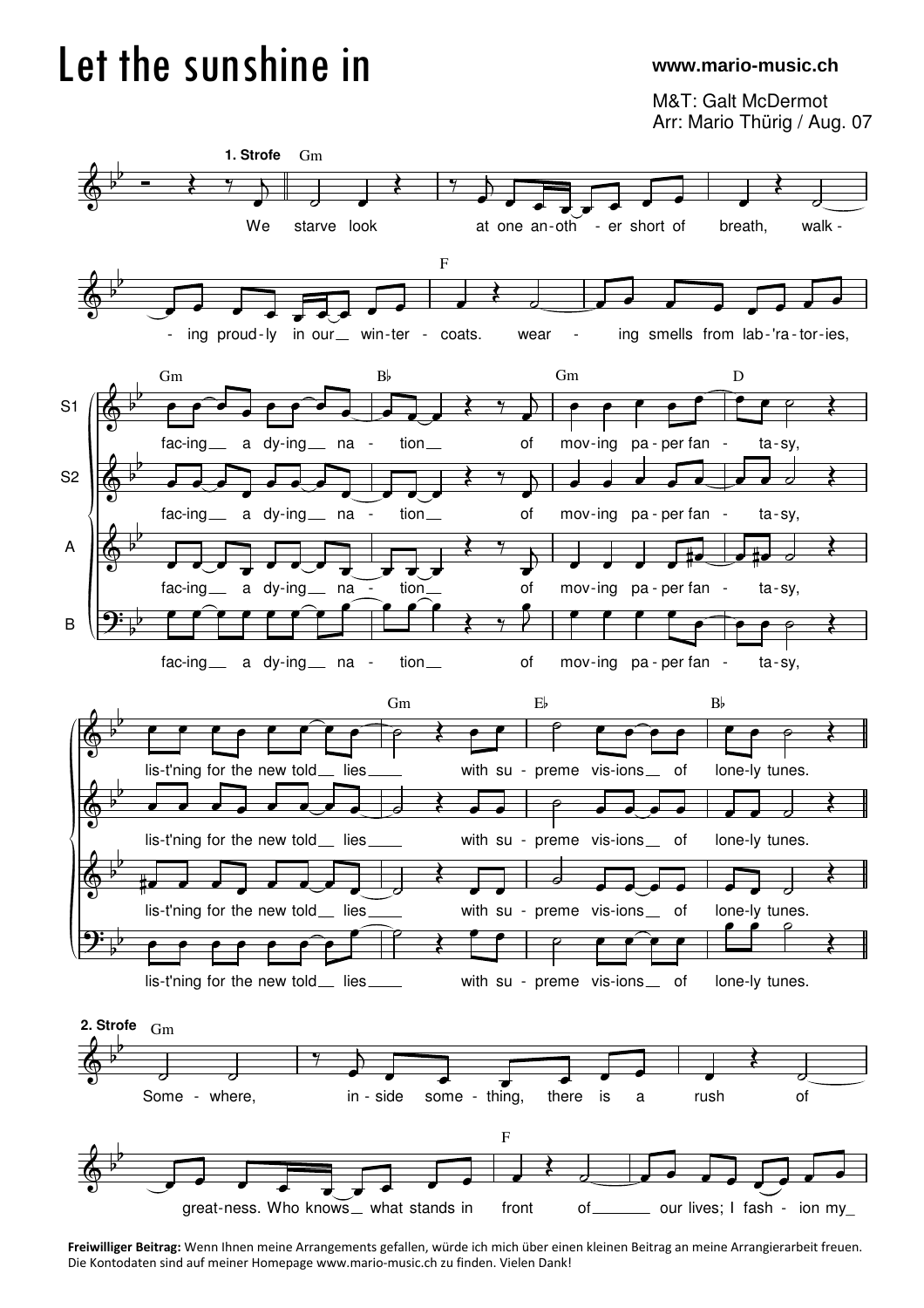## Let the sunshine in - 2

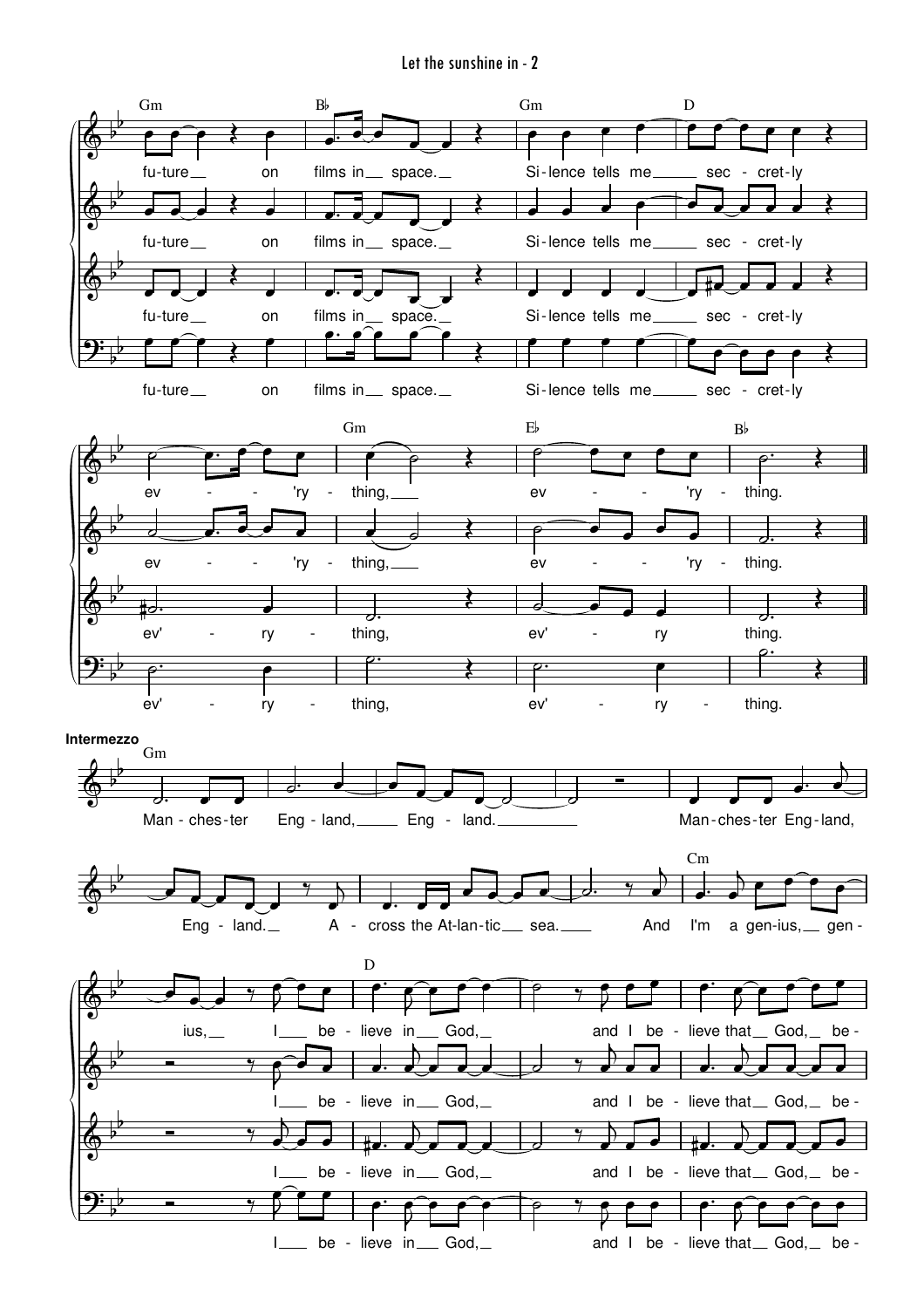Let the sunshine in - 3